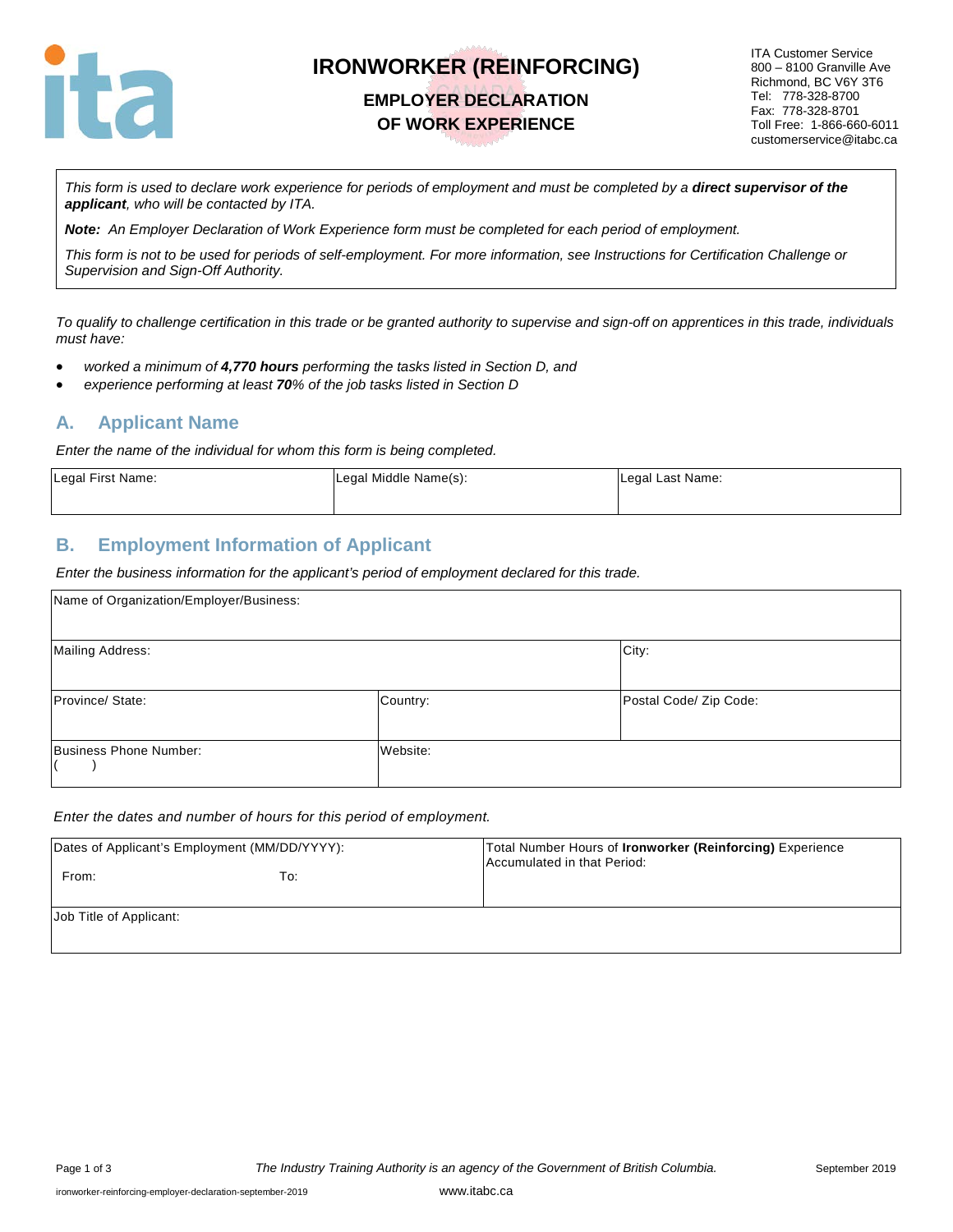

# **IRONWORKER (REINFORCING)**

#### **EMPLOYER DECLARATION OF WORK EXPERIENCE**

ITA Customer Service 800 – 8100 Granville Ave Richmond, BC V6Y 3T6 Tel: 778-328-8700 Fax: 778-328-8701 Toll Free: 1-866-660-6011 customerservice@itabc.ca

#### **C. Supervisor Contact Information**

*Enter the name and contact information for the person who directly supervised the applicant during this employment period. Ensure the information given is current as the application will be denied if this person cannot be contacted by ITA.*

|                                                                                  | First and Last Name of Applicant's Direct Supervisor: |  |  | Supervisor Position or Title: |
|----------------------------------------------------------------------------------|-------------------------------------------------------|--|--|-------------------------------|
|                                                                                  | Supervisor's Phone Number:                            |  |  | Supervisor E-Mail Address:    |
| Language(s) that the employer/supervisor can communicate: (check all that apply) |                                                       |  |  |                               |
| IЦ                                                                               | English                                               |  |  |                               |

### **D. Supervisor Declaration of Job Task Performance of Applicant**

*By checking "Yes" or "No" in the Declaration Response column, indicate whether or not you, as the direct supervisor of the applicant, have personally witnessed the applicant performing the job tasks listed.* 

| Job Tasks (7)                                                                                                                                                                                                                                                                                | <b>Declaration</b><br><b>Response</b> |        |
|----------------------------------------------------------------------------------------------------------------------------------------------------------------------------------------------------------------------------------------------------------------------------------------------|---------------------------------------|--------|
| USE SAFE WORK PRACTICES<br>Interpretation and comprehension of OH&S regulations and Worksafe BC standards, working in or around                                                                                                                                                              | Yes:                                  | П      |
| confined spaces, use of fall protection, fall arrest and work positioning equipment, maintenance and use of<br>PPE (Personal Protective Equipment) and control of workplace hazards such as slip/trip, fire, etc.                                                                            | No:                                   | П      |
| <b>USE TOOLS &amp; EQUIPMENT</b><br>Use of hand tools (pliers, side cutters, hickeys etc.) as well as the use of measurement and layout tools such                                                                                                                                           |                                       |        |
| as measuring tapes, string lines, spirit levels, etc. Use of power tools such as hydraulic and electric rebar<br>benders and shears as well as gas cut off saws and oxy/acetylene torches used for cutting reinforcing<br>materials.                                                         | Yes:<br>No:                           | П<br>П |
| <b>ORGANIZE WORK</b>                                                                                                                                                                                                                                                                         |                                       |        |
| Use of trades math to work out dimensions, weights, spacing in Metric and Imperial units. Interpretation of<br>structural drawings, details and specifications for placing reinforcing materials. Use of trades language and<br>non verbal communication. Packing and handling of materials. | Yes:<br>No:                           | П<br>П |
| USE RIGGING, HOISTING & LIFTING EQUIPMENT                                                                                                                                                                                                                                                    |                                       |        |
| Selection and use of rigging based on sling configuration and capacities as well as identifying and rectifying<br>unsafe rigging and rigging practices. Use of knots and fiber rigging for attachment to bundles and pre                                                                     | Yes:                                  | П      |
| fabricated members for the purpose of load control. Use of rigging accessories such as snatch blocks and<br>shackles.                                                                                                                                                                        | No:                                   | П      |
| <b>APPLY CRANE WORK PROCEDURES</b>                                                                                                                                                                                                                                                           | Yes:                                  | П      |
| Working with cranes for hoisting bundles and pre fabricated members as well as setup and takedown of<br>mobile cranes.                                                                                                                                                                       | No:                                   | □      |
| <b>APPLY REINFORCING TECHNIQUES</b>                                                                                                                                                                                                                                                          |                                       | П      |
| Fabrication of rebar (cutting and bending of stock lengths) and pre fabrication of members (columns, zones,<br>beams, etc.) Laying out, marking and placing of reinforcing steel in slabs, walls and beams.                                                                                  | Yes:<br>No:                           | $\Box$ |

*Enter the Supervisor and Applicant names (repeat on every page of this form)*

| Supervisor First and Last Name: | Applicant First and Last Name: |
|---------------------------------|--------------------------------|
|                                 |                                |